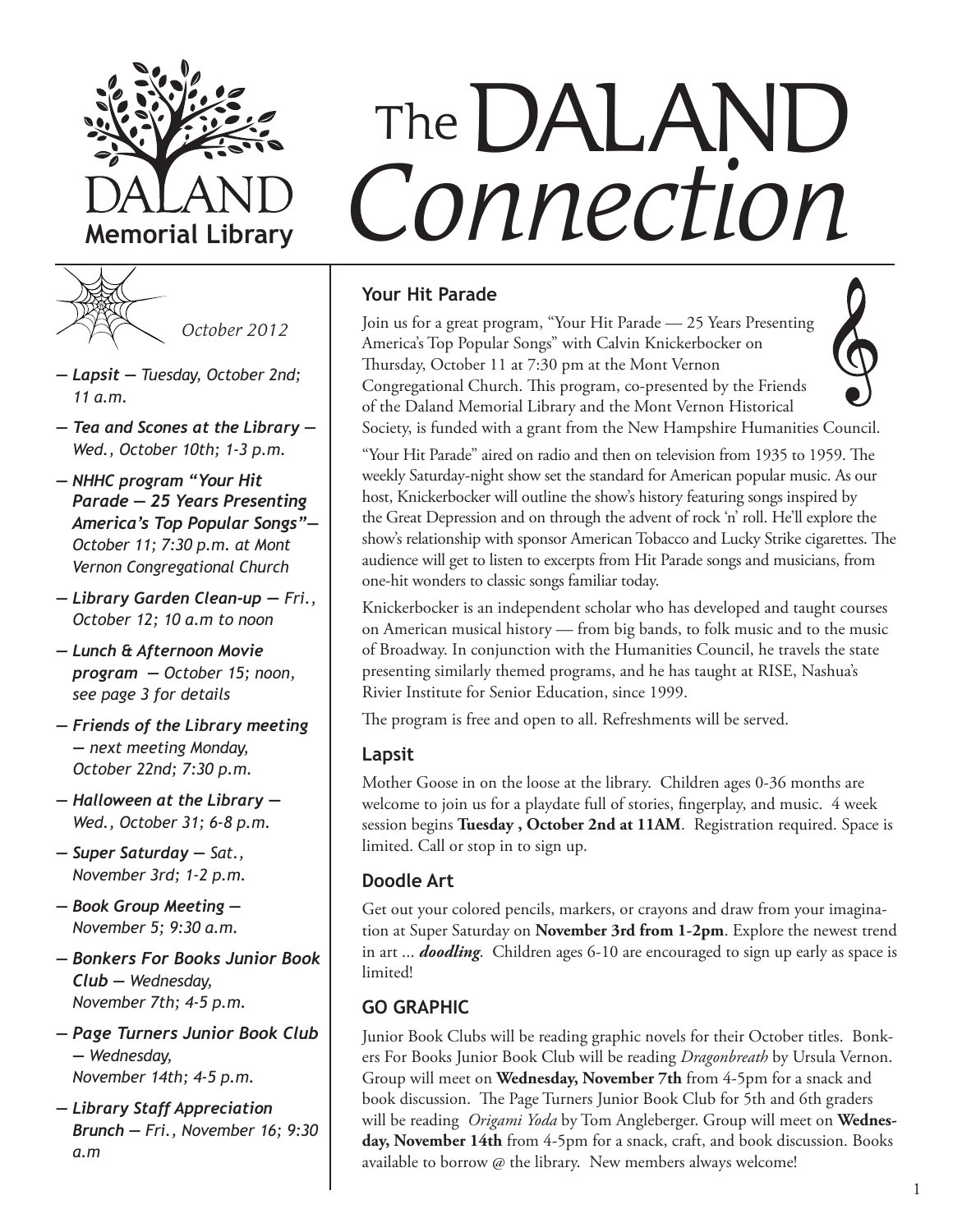# **Jack O' Lantern Display**

Carve a pumpkin masterpiece and leave it at the library on Trick or Treat Day (October 31st). We'll light it up Halloween night & put it out for a "spooktacular" display! Funny, scary, large, or small...be sure to stop by the library to see them all!!!

# **Tea and Scones – October 10**

On Wednesday, October 10, from 1-3 pm, stop in at the library to enjoy a cup of tea and a variety of homemade scones. Homemade jam, too!! A chance to see what's new in books, audiobooks, magazines, and DVDs

available for check-out. All are welcome for this informal gathering. NO CHARGE. Contact Dorothy Ledner at hanamattie@comcast.net, or 672-0570.

# **Library Garden Clean-up – October 12**

If you have a little time and like the outdoors, please consider going to the library on Friday, October 12, at 10 a.m. to help tidy the library's gardens before the snow flies. The focus will be to deadhead, cutback, and weed. Please bring shears or clippers, gloves, a rake, and something to collect debris. If you can come, please contact Sally Hogan at souhogan@aol.com. We will stop at noon or earlier if we have enough helpers.

# **Library Staff Appreciation Brunch – November 16**

Please mark your calendars for the annual Library Staff Appreciation Brunch scheduled for Friday, November 16, at 9:30 a.m. at Sally Hogan's home at 10 Old Amherst Rd. Goodies for the brunch will be welcomed-look for requests when an e-vite is sent out in early November.

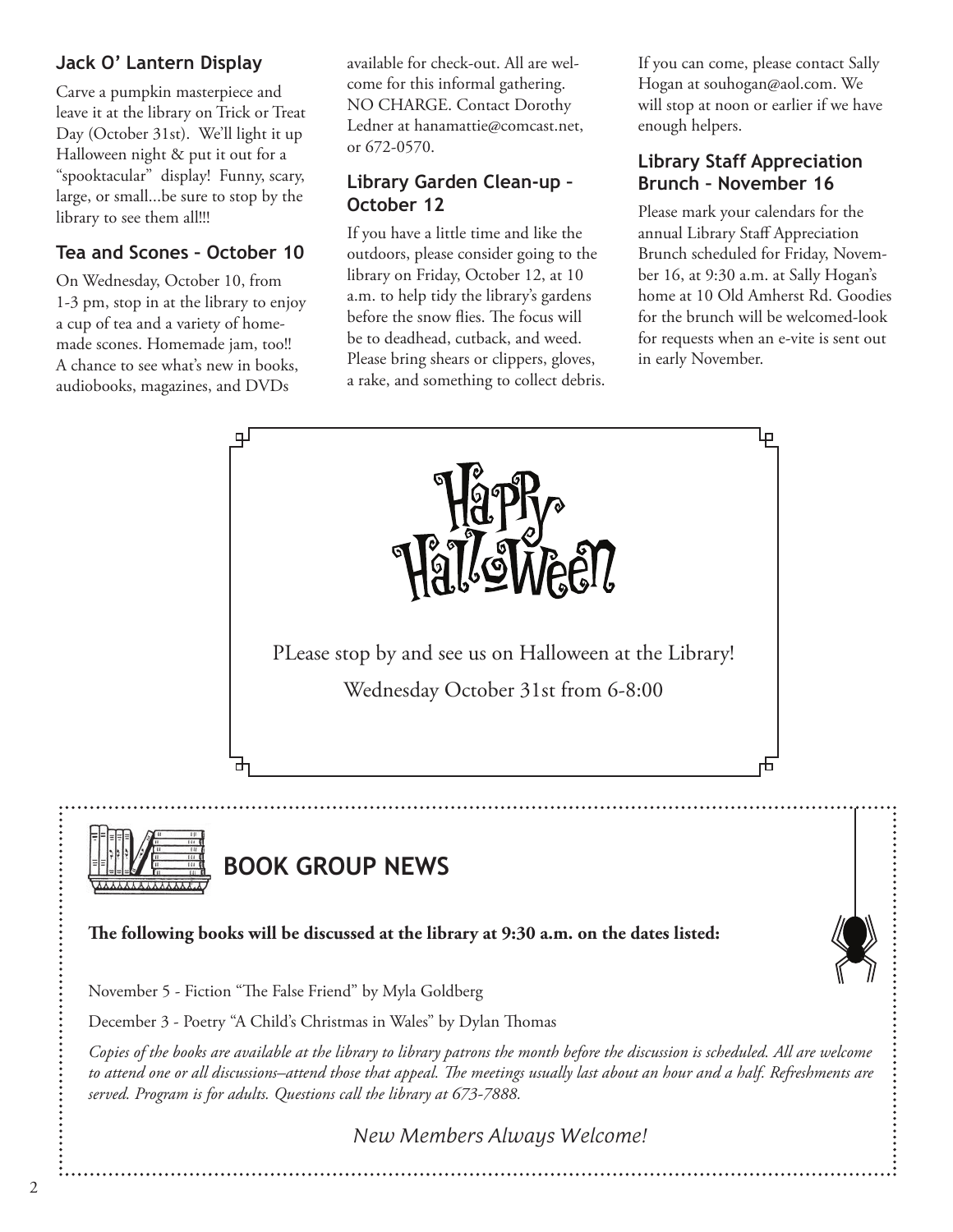# LUNCH & AFTERNOON MOVIE— Schedule for 2012-13

Six movies have been selected for the library's Lunch and Afternoon Movie 2012-13 season. Library Director Karen MacDonald plans to purchase copies of the following to be shown on the dates listed:

### **2012**

poog

 $\frac{1}{2}$ 

pool

po o o o o o o

poooooo

 $\frac{1}{2}$ 

 $\frac{1}{2}$ 

 $\frac{1}{2}$ 

]e<br>lo

lо

 $\frac{1}{2}$ 

 $0000$ 

 $000$ 

00000000

00000000

00000000

 $\frac{1}{2}$ 

000

**October 15** – **Witness for the Prosecution** (1957) FOUR STARS A suspenseful courtroom drama adapted from an Agatha Christie short story and play. Stars Marlene Deitrich, Tyrone Power, Charles Laughton, Elsa Maxwell. **November 19** – **An Ideal Husband** (1999) THREE STARS An adaptation of an 1895 Oscar Wilde comedy. Stars Cate Blanchett, Rupert Everett, Jeremy Northam, Julianne Moore, Mini Driver.

### **2013**

www.see-sciencecenter.org Three family passes

**January 14** – **The Manchurian Candidate** (1962) THREE & 1/2 STARS Political thriller. Stars Frank Sinatra, Laurence Harvey, Janet Leigh, Angela Lansbury.

**February 11** – **Love is a Many Splendored Thing** (1955) THREE STARS Based on a true story of a Eurasian doctor falling in love with a war correspondent in Hong Kong during the Korean War. Stars William Holden and Jennifer Jones.

**March 11** – **On the Beach** (1959) FOUR STARS End of the world scenario set in Australia following a nuclear disaster. Based on Nevil Shute's novel. Stars Gregory Peck, Ava Gardner, Fred Astaire, Anthony Perkins.

**April 8** – **Damn Yankees** (1958) THREE STARS A musical comedy. A frustrated aging baseball fan says he'd sell his soul for a successful season. Stars Tab Hunter, Gwen Vernon, Ray Walston.

As in last season, participants are invited to come to the library at noon with their lunch. There will be a short introduction including notes of interest about each film before it begins at about 12:30 p.m. The program is FREE and suitable for adults. It is sponsored by the Friends of the Library.

# *Fall Activity? Passes to FOUR Museums!*

Fall is here! Think about adding a trip to a museum to your calendar! There are passes to four area museums available to library patrons. Three museums are free and one has a small co-pay. Three are in New Hampshire and one in Boston. For additonal information check the websites listed below:

| Mariposa Museum & World Culture Center      | <b>Museum of Fine Arts</b>                                   |
|---------------------------------------------|--------------------------------------------------------------|
| www.mariposamuseum.org                      | www.mfa.org                                                  |
| One pass - admits two adults & two children | Take away FLEX pass – one pass admits two adults             |
|                                             | * The pass includes admittance to the new Art of the         |
| <b>Currier Museum of Art</b>                | Americas Wing.                                               |
| www.currier.org                             | NOTE – there is a \$7 co-pay for EACH adult. Some            |
| Two passes – each pass admits two           | special exhibits require a ticket with an additional charge. |
| <b>SEE Science Center</b>                   |                                                              |

Passes may be checked out for one week. (Take away and FLEX passes are not returned.) Late returns will incur a \$5 fine. Please call the library at 673-7888, or stop by to reserve a pass. With the exception of the Mariposa Museum pass which was donated to the library by a generous library patron, the other passes are made possible through the fundraising efforts of the Friends of the Daland Memorial Library.

*\_\_\_\_\_\_\_\_\_\_\_\_\_\_\_\_\_\_\_\_\_\_\_\_\_\_\_\_\_\_\_\_\_\_\_\_\_\_\_\_\_\_\_\_\_\_\_\_\_\_\_\_\_\_\_\_\_\_\_\_\_\_\_\_\_\_\_\_\_\_\_\_\_\_\_\_\_\_\_\_\_\_\_\_\_\_\_\_*

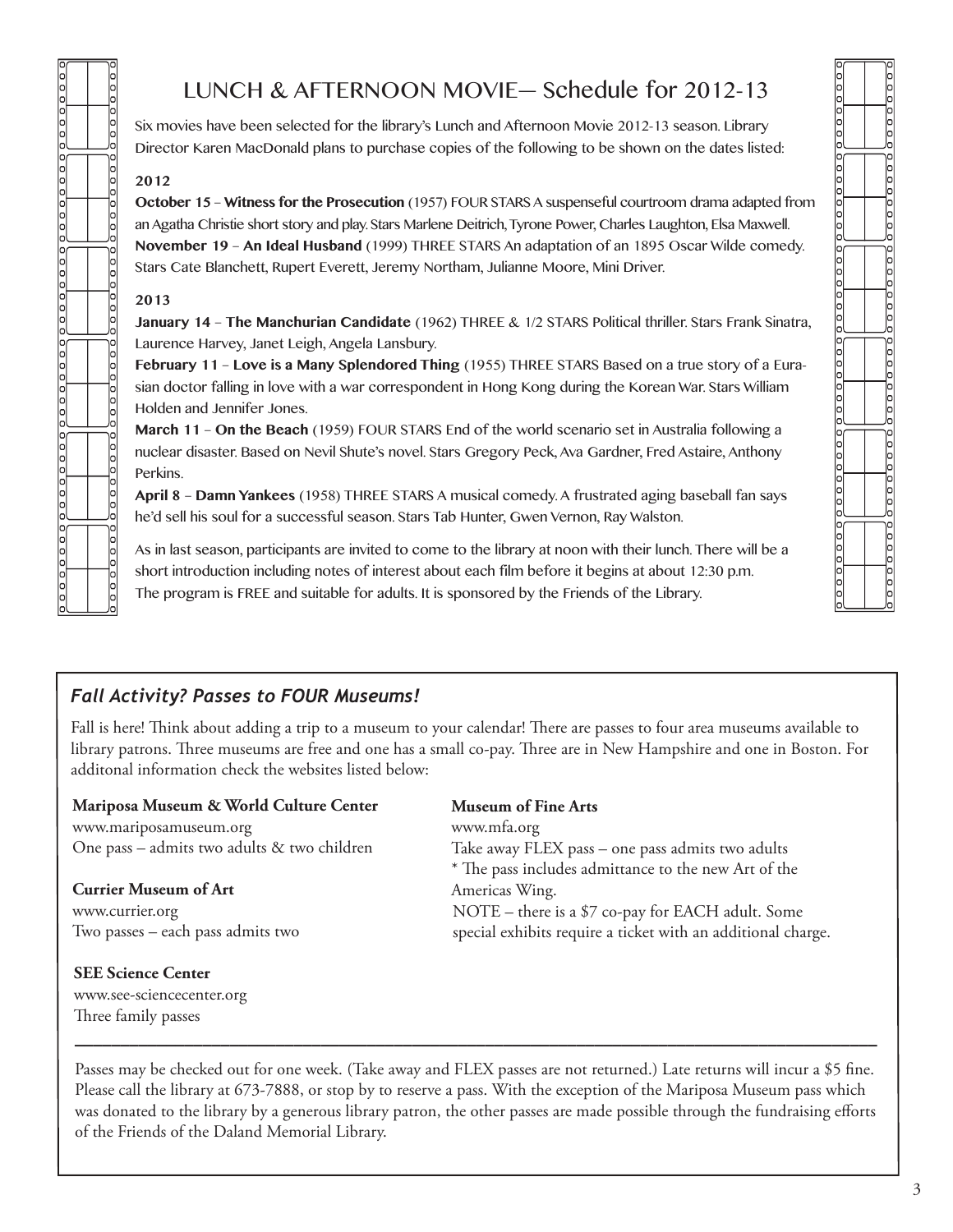# **Friends of the Daland Memorial Library, Meeting Minutes, September 24, 2012**

Meeting called to order at 7:38 p.m.; Vice President Amy White presiding.

1. Minutes from the August 27, 2012 meeting accepted as published in the September 2012 newsletter.

### *2. Correspondence- Amy White*

a. See Science Center membership is now \$200. Vote approved funds for the \$50 increase.

b. Kevin Gardener sent information about his program, The Granite Kiss, on the building and art of granite walls in NH. No price information was given. The Humanities Council may have a similar program. Bonnie will check for price details.

c. Amantha Moore of the Newburyport Friends of the Library , sent a copy of their newsletter. Amantha is Peg Stacy's daughter.

### *3. Treasurer's Report- Jodi Williams*

| a. Citizen's checking account \$2423.67 |             |
|-----------------------------------------|-------------|
| <b>ING Direct account</b>               | \$2232.50   |
| Fidelity account                        | \$1932.44   |
| Total                                   | \$23,788.61 |

### *4. Membership- Jodi Williams*

To Date: 52 paid members, 25 lifetime members.

### *5. Library Director's Report-Bonnie Angulas reporting for Karen MacDonald*

- a. NHHC program, "Your Hit Parade" Thursday, October 11, 7:30 p.m. at Mont Vernon Congregational Church will need 4 bakers for refreshments. Sally Hogan, Bonnie Angulas, Jodi Williams, Amy White volunteered to bake. The historical society will provide drinks and paper goods.
- b. Artisans nominated the library for receiving the funds from their raffle. If the library were selected, we would need volunteers for the selling of raffle tickets from 10 a.m. - 4 p.m. the weekend of November 3-4. The sale is held at the Fire Station.
- c. During Lamson Farm Day we will be signing up new people for library cards. Sally and Bonnie will be there but need another volunteer to help during 9 a.m. - 2 p.m. Saturday, September 29.
- 6. Children's Program Director's Report Bonnie Angulas
	- a. Bonnie has been revamping the Children's Biography section. 40 New books have been ordered which offer a more current selection. The new books offer more pictures and are jammed packed with interesting facts.
	- b. Bonnie will be attending the CHILIS Librarian conference, October 17 in Hampton.
	- c. All fall programming starts this week.

### *Old Business:*

- a. Mary Katherine will lead a poetry evening at the library, Monday, October 1 at 7 p.m. Poets of New England including Robert Lowell will be the focus.
- b. Tea and Scones at the Library will be held Wednesday, October 10th, from 1-3 p.m. Drop in and check out what is new at the library while having a cozy cup of tea and scones.
- c. The Lunch and Afternoon Movie Program will be showing "Witness for the Prosecution" on October 15 , 12 noon. Bring your lunch - the movie will follow.

### *New Business:*

- a. Halloween is Tuesday Oct 31 , from 6-8 p.m. Bonnie will check that Kelly Merryfield has ordered the treats. We will need more volunteers to help along with Mary Katherine, and Alice. Set up is at 5:30 p.m.
- b. Fall Library Garden Cleanup will be held Friday, October 12, 10 a.m. - 12 noon. Sally Hogan is coordinating it. Bring your shears , gloves and something to carry away the debris. We will be deadheading and light weeding. All volunteers welcome.
- c. Library Staff Appreciation Brunch will be held at Sally Hogan's house Friday, November 16. Sally to organize pot luck menu. Dorothy will be purchasing gifts.
- d. Next meeting to be held Monday, October 22, 7:30 p.m.

### *Newsletter- Stephanie Lindsey, Editor*

All information should be in to Stephanie by Friday, September 28, 2012.

Meeting adjourned at 8:27 p.m.

Respectfully submitted by *Dorothy Ledner Secretary*

# Books

### Friends of the Library are Reading

- † *State of Wonder* by Ann Patchett
- † *Requiem* by Frances Itani
- † *The Light Between Oceans* by M L Stedman
- † *A Week in the Woods* by Andrew Clements
- *Heaven is for Real* by Todd Burpo
- † *The Care and Handling of Roses with Thorns* by Margret Dilloway
- † *Available at the library.*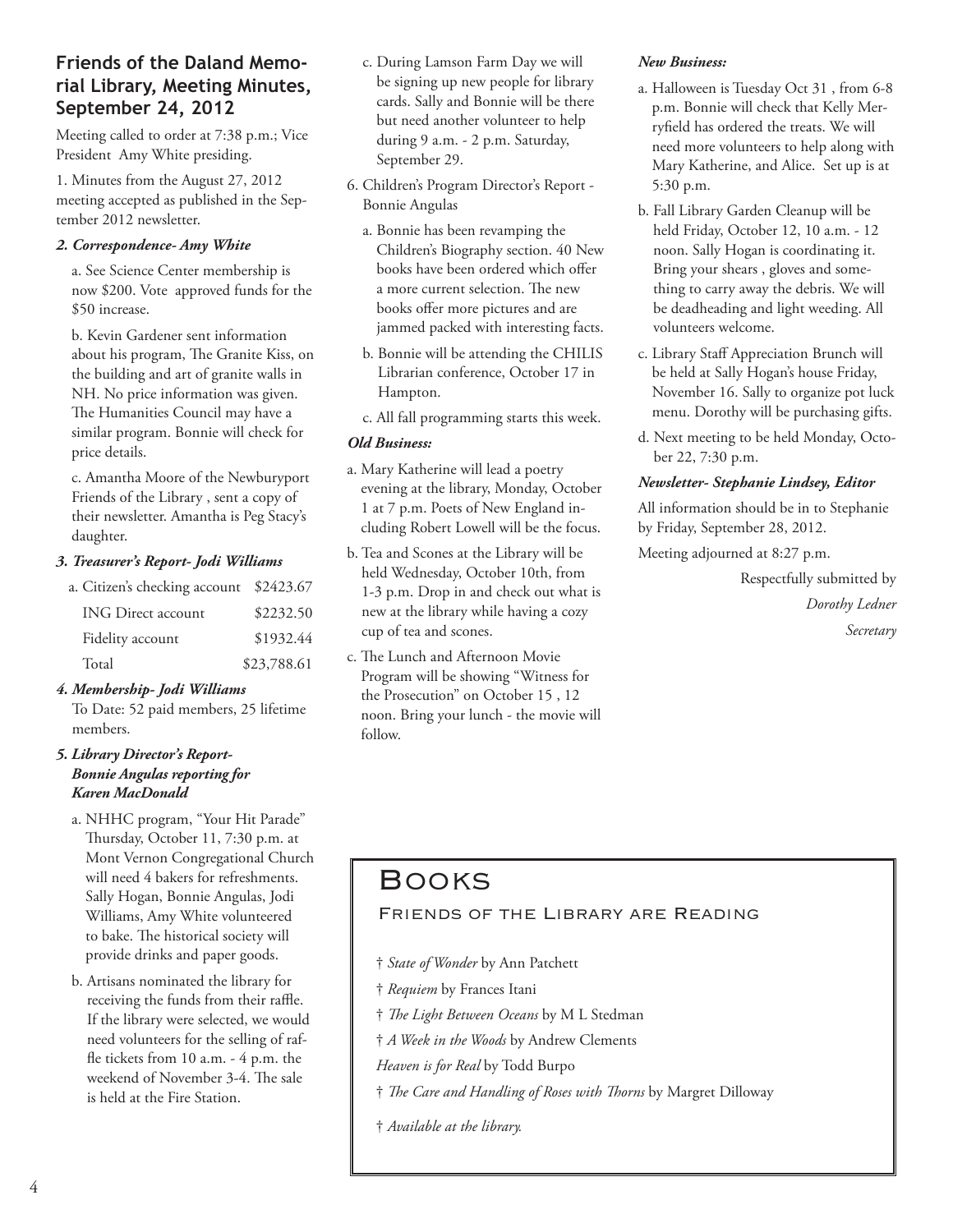# **NEW ADULT MATERIALS Sept 2012**

### *FICTION*

| <b>FIC ALB</b> | Albert, Susan Wittig | The darling dahlias and the confeder- |
|----------------|----------------------|---------------------------------------|
|                |                      | ate rose                              |
| FIC ALB        | Albom, Mitch         | The timekeeper                        |
| <b>FIC BEA</b> | Beaton, MC           | Hiss and hers                         |
| FIC BRO        | Brown, Dale          | Tiger's claw                          |
| FIC BRO        | Brown, Sandra        | Low pressure                          |
| FIC COP        | Coplin, Amanda       | The orchardist                        |
| <b>FIC DHA</b> | Chabon, Michael      | Telegraph avenue                      |
| <b>FIC DIL</b> | Dilloway, Margaret   | The care and handling of roses with   |
|                |                      | thorns                                |
| FIC FOL        | Follett, Ken         | Winter of the world                   |
| FIC PAT        | Patterson, James     | Zoo                                   |
| <b>FIC PRE</b> | Preston, Richard     | The boat of dreams                    |
| FIC ROB        | Robb, JD             | Delusion in death                     |
| <b>FIC SAN</b> | Santo, Courtney      | The roots of the olive tree           |
| FIC WOO        | Woods, Stuart        | Severe clear                          |
|                |                      |                                       |

#### *NON-FICTION*

| <b>NON-FICTION</b> |                    |                                      |  |
|--------------------|--------------------|--------------------------------------|--|
| 531 GUR            | Gurstelle, William | Backyard ballistics                  |  |
| 641.59MCN          | McNair, Jane       | The Sutter Home Napa Valley cook-    |  |
|                    |                    | book                                 |  |
| 641.59 YOU         | Young, Grace       | The breath of a wok                  |  |
| 641.7 SCH          | Schlesinger, Chris | The thrill of the grill              |  |
| 641.8 GRE          | Greenspan, Dorie   | Baking: from my home to yours        |  |
| 641.8 HEA          | Heatter, Maida     | Maida Heatter's cakes                |  |
| 641.8 HEA          | Heatter, Maida     | Maida Heatter's pies and cakes       |  |
| 641.8 SIL          | Silverton, Nancy   | Nancy Silverton's bread from La Brea |  |
|                    |                    | Bakery                               |  |
| 958.1 OWE          | Owen, Mark         | No easy day                          |  |

#### *YOUNG ADULT*

| YA BAL | Balog, Cyn         | Fairy tale                             |
|--------|--------------------|----------------------------------------|
| YA BAR | Barnes, Jennifer   | Raised by wolves                       |
| YA BEN | Bendinger, Jessica | The seven rays                         |
| YA CAS | Cast, P.C.         | Chosen: a house of night novel         |
| YA CAS | Cast, P.C.         | Marked: a house of night novel         |
| YA DAS | Dashnew, James     | The kill order                         |
| YA KAN | Kantor, Melissa    | Girlfriend material                    |
| YA MAL | Malkin, Nina       | Swoon                                  |
| YA NOE | Noel, Alyson       | Dark flame                             |
| YA NOE | Noel, Alyson       | Shadowland                             |
| YA SHI | Shields, Gillian   | Immortal                               |
| YA SMI | Smith, L.J.        | The vampire diaries: the awakening and |
|        |                    | the struggle                           |
| YA SMI | Smith, L.J.        | The vampire diaries: The fury and dark |
|        |                    | reunion                                |
|        |                    |                                        |

### *CD*

| DVD 28  | 28 Days                           |
|---------|-----------------------------------|
| DVD ADV | The adventures of Sherlock Holmes |
| DVD CAT | Catwoman                          |
| DVD HUN | The hunger games                  |
| DVD MY  | My cousin Vinny                   |
| DVD REC | The recruit                       |
| DVD SWO | Swordfish                         |
|         |                                   |

## **NEW CHILDREN's MATERIALS Sept 2012**

### *PICTURE BOOKS*

| PIC DEW | Dewdney, Anna       | Llama llama time to share     |
|---------|---------------------|-------------------------------|
| PIC FAL | Falconer, Ian       | Olivia and the fairy princess |
| PIC MCD | McDonnell, Patricia | The monster's monster         |
| PIC MUR | Murray, Alison      | Apple pie ABC                 |
| PIC SAL | Salas, Laura Purdie | A leaf can be                 |
| PIC WOO | Wood, Jakki         | Animal parade                 |

### *BOARD BOOKS*

BB BOY Boynton, Sandra Barnyard dance! BB SYM Symes, Sally Yawn

### *EASY KIDS FICTION*

| EJ ABB | Abbott, Tony   |
|--------|----------------|
| EJ COV | Coven, Wanda   |
|        |                |
| EJ COV | Coven, Wanda   |
| EJ COV | Coven, Wanda   |
| EJ COV | Coven, Wanda   |
| EJ COV | Coven, Wanda   |
| EJ VIO | Viorst, Judith |
|        |                |

### Underworlds: the battle begins Heidi Heckelbeck has and the cookie contest, #3 Heidi Heckelbeck casts a spell, #2 Heidi Heckelbeck gets glasses, #5 Heidi Heckelbeck has a secret, #1 Heidi Heckelbeck in disguise, #4 Lulu and the brontosaurus

### *EARLY READERS*

### *KIDS FICTION*

| J FIC HAD | Haddix, Margaret | Caught, the missing book #5 |
|-----------|------------------|-----------------------------|
| J FIC PAL | Palacia, RJ      | Wonder                      |

### *KIDS NONFICTION*

*CD*

JUV 745.5 YOU Young, Clare Find it, make it

CD FIS Y Fisher, Dorothy Understood Betsy CD SOR Y Sorensen, Virginia Miracles on Maple Hill